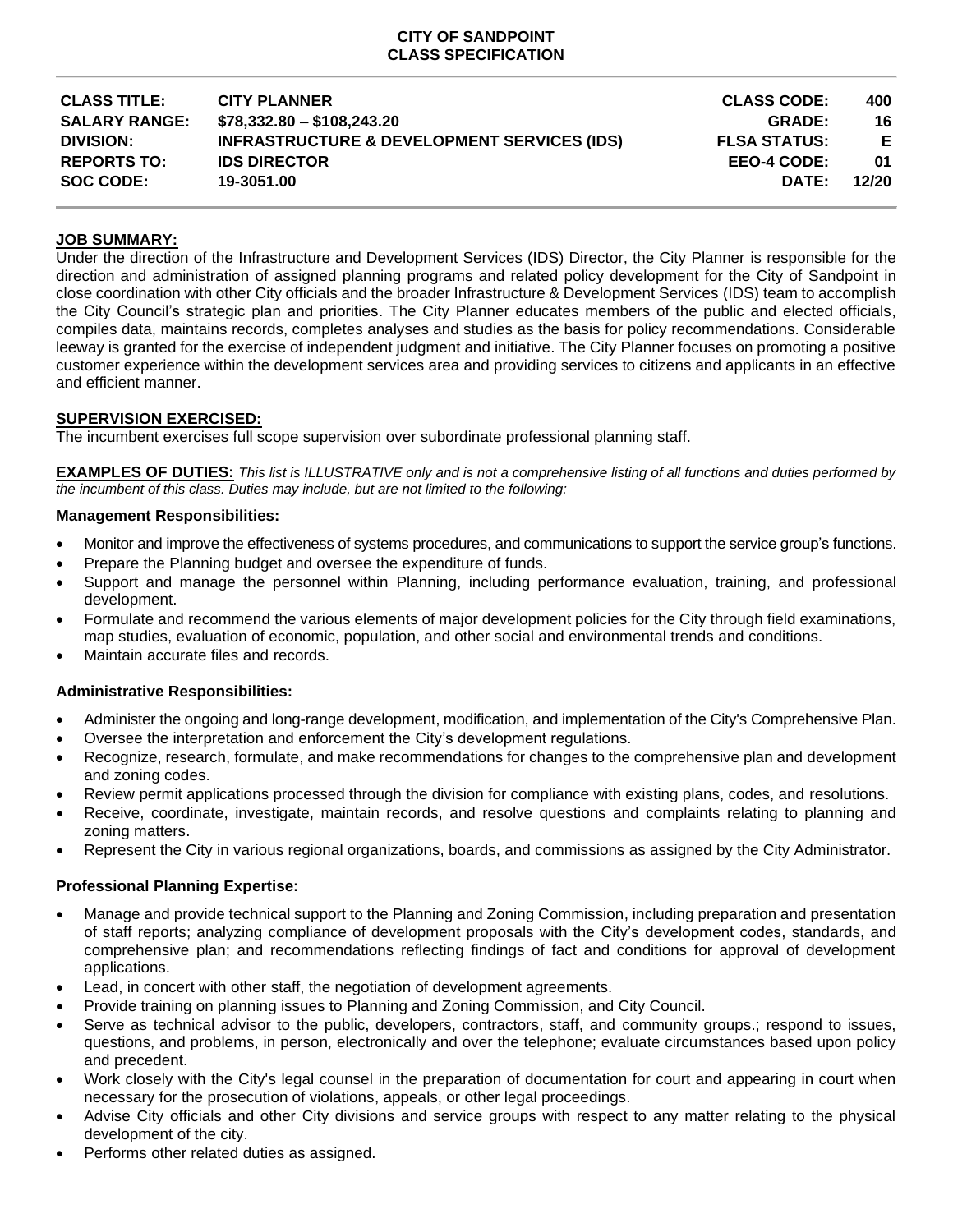## **MATERIAL AND EQUIPMENT USED:**

- General Office Equipment
- Laptop Computer

## **CORE COMPETENCIES:**

### **Knowledge of:**

- Principles and practices of urban planning; economic development; neighborhood revitalization; urban design; program development and administration; economics and municipal finance; strategic, short, and long-term planning; and public policy application.
- Federal, state, and local statutes pertaining to planning and zoning.
- Management skills to analyze programs, policies, and operational needs.
- Effective supervisory and leadership skills.
- Public involvement, communication, and negotiation methods.
- Research methodology, statistical analysis and evaluation of research data.
- Standard business software tools such as database management, word processing, spreadsheet, email, and Internet browser programs.
- Public presentation techniques.
- Ethical principles and rules of conduct for professional planners.

## **Ability to:**

- Interpret, apply and make determinations related to federal, state, and local statutes pertaining to planning and zoning.
- Communicate effectively both orally and in writing with the public, peers, elected officials, Planning and Zoning Commission and other City employees.
- Present technical information clearly to the Planning and Zoning Commission, City Council, community groups and the public.
- Demonstrate effective customer service and interpersonal skills with the public, City employees, supervisors and managers, other public agencies, applicants, and vendors.
- Evaluate and analyze customer needs to provide exceptional customer service.
- Effectively manage, organize and delegate a high-volume workload with multiple priorities, and meet deadlines.
- Problem-solve complex issues.
- Ensure that records, documents, financial accounts, and related reports are maintained in accordance with state and city requirements,
- Operate standard office equipment and a personal computer including program applications appropriate to assigned duties.
- Use logical thought processes, and excellent attention to detail, to interpret information accurately and develop reasonable solutions with consideration to "big picture" processes and impacts.
- Demonstrate patience, integrity, ingenuity, and inventiveness in the performance of assigned tasks.

## **Physical Demands:**

- Sufficient clarity of speech and hearing or other communication capabilities, with or without reasonable accommodation, which permits the employee to communicate effectively.
- Sufficient vision or other powers of observation, with or without reasonable accommodation, which permits the employee to review documents in electronic and hardcopy form.
- Sufficient manual dexterity with or without reasonable accommodation, which permits the employee to operate computers and related equipment;
- Sufficient personal mobility and physical reflexes, with or without reasonable accommodation, which permits the employee to function in a general office environment and visit various work sites throughout the City.

## **Working Conditions:**

- Work is performed in a normal office environment with occasional exposure to outdoor temperatures, dirt and dust.
- The incumbent's typical working conditions are moderately quiet with little exposure to excessive noise.
- Duties may require some evening, weekend, holiday and/or on-call work.